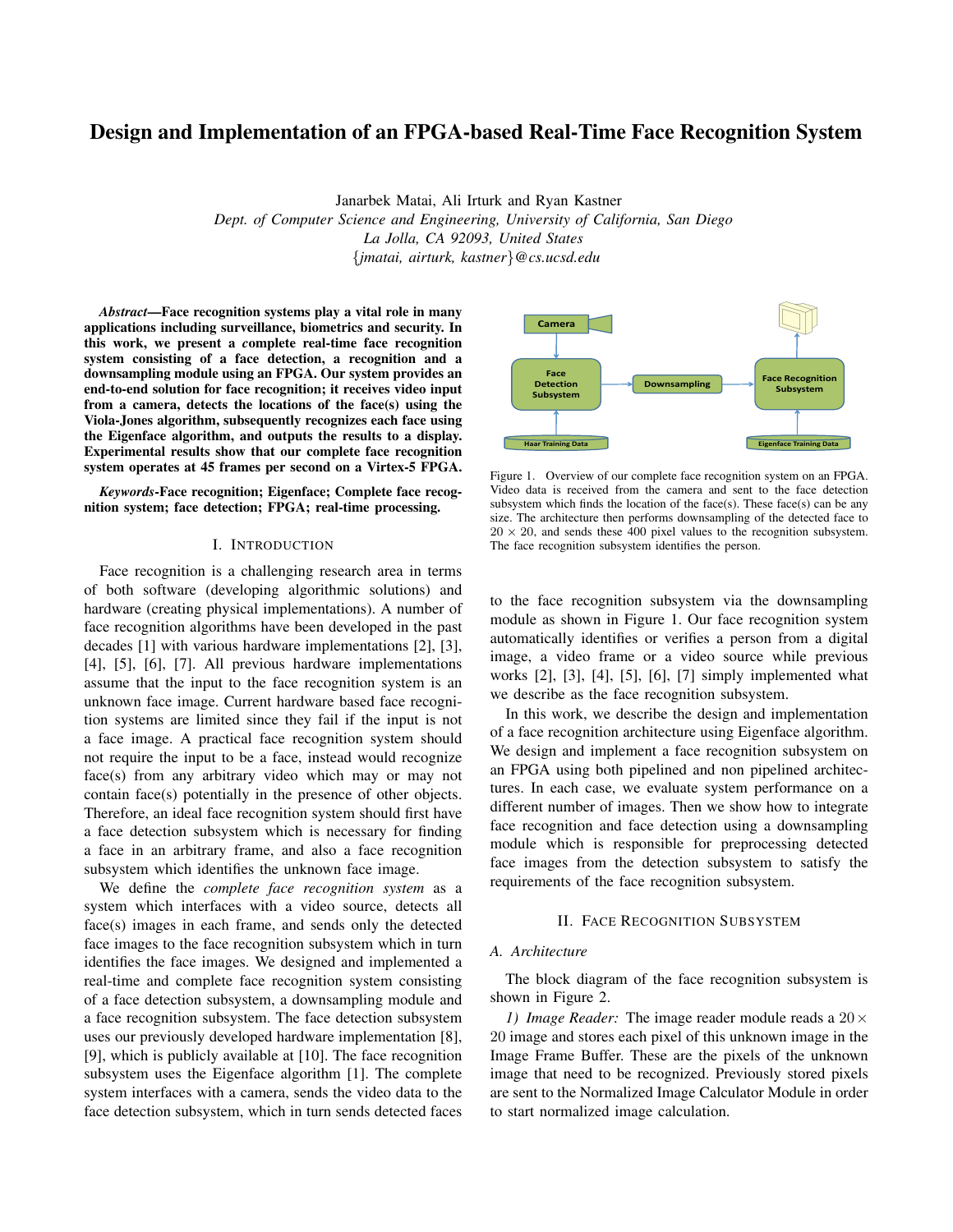

Figure 2. A block diagram of the face recognition subsystem implemented on Virtex-5 FPGA.

*2) Normalized Image Calculator:* The normalized image calculator module finds the differences between the average image and the input image. The average image reader reads the image pixels from the average image buffer, and then the input image pixels are subtracted to find a normalized image. The normalized image is stored in the normalized image buffer.

*3) Weight Vector Finder:* The weight vector finder module calculates weight values for input image using the previously calculated normalized image and Eigenvector values. The Eigenvector values are read by the Eigenface reader from the Eigenface image buffer. The Eigenvector values are stored in block RAM. The weight vector finder is the most computationally expensive step in the face recognition algorithm.

*4) Weight Vector Reader:* The weight vector reader is used by the classifier/projection module for retrieving the weight vector values that are generated in the training stage and stored in the block RAM.

*5) Classifier/Projection:* The classifier module utilizes weight vectors (from the weight vector reader module) and the weight vector for the unknown image (from the weight vector finder module). Then the classifier finds the distance between each weight vector from the weight vector reader module and the weight vector of the unknown image. For each calculation of distance, it compares the current distance value with the previous one. If the current value is smaller, then it is stored to the distance buffer. Finally, the index of the identified face, which corresponds to a minimum distance in distance buffer, is sent to the display (or other output device) as an identified face.

#### *B. FPGA Implementation*

The implementation of the face recognition subsystem is performed in two steps. The first step generates the training data and the second step is face recognition.

*1) Training Data Generation:* The training data is generated using the OpenCV library [11]. We used two different face image databases as training data. First, we evaluated the feasibility of the face recognition subsystem using the ORL database [12]. We refer to the ORL database as "*set1*" throughout the remainder of the article. We generated training data using 100 images from 10 different individuals from *set1*. We also collected 60 images from 6 individuals in our lab which we call "*set2*". In the following sections, we introduce the details of the implementation based on *set2*.

The training data provides us with an average image Ψ, weight vectors for each image Ω*i*, and Eigenvectors  $\mu_i$ . Assuming  $\Gamma_1, \Gamma_2, \ldots, \Gamma_{60}$  represent the initial 60 images provided for training, the following data is generated:

- An average image  $\Psi$  of size  $20 \times 20$
- A weight vector  $\Omega_1, \Omega_2, \ldots, \Omega_{60}$  for each image. The size of the weight vector  $\Omega_i$  for image *i* is 59. In total, we have to save a  $59 \times 60$  matrix for each  $\Omega_i$  in the form of  $\Omega = \omega_1, \omega_1, ..., \omega_{59}$ .
- *•* 59 Eigenvectors of size 20×20. The set of Eigenvectors is  $\mu_1, \mu_2, ..., \mu_{59}$

In essence, the training data transforms the sixty images into a linear combination of weight vectors and Eigenvectors. For instance,  $\Gamma_1$  can be represented as:

$$
\Gamma_1 - \Psi = \omega_1 * \mu_1 + \omega_2 * \mu_2 + \dots + \omega_{59} * \mu_{59} \qquad (1)
$$

*2) Face recognition:* After generating the training data, we store the average image  $\Psi$  (size of  $\Psi$  is  $20 \times 20$ ), the weight vectors for each image  $\Omega_i$  (size of  $\Omega_i$  is 59 × 1), and the Eigenvectors  $\mu_i$  (size of  $\mu_i$  is 20 × 20) in a block RAM. Then, we implement face recognition in three steps: normalization, weight vector calculation and projection to find if Γ*unknown* belongs to any of the six individual's faces in training data.

*Normalization:* Given a  $20 \times 20$  unknown input image Γ*unknown*, the first step of the face recognition is the calculation of the normalized image Φ. Given the training data, it is straightforward to calculate the normalized image. The average image  $\Psi$  is subtracted from unknown image pixel by pixel; both the average image and the unknown input image have the same size  $(20 \times 20)$ . The average image buffer is stored in a block RAM, and the input image buffer is implemented for storing the unknown input image. Since there are 400 operations and each operation is independent, the subtraction of the average image pixels from unknown image pixels can be performed in parallel. After the normalized image is calculated, the resulting pixels are sent to the weight vector calculation step.

*Weight vector calculation step:* Here we find the weight vector for an unknown image using Equation 2. In this step, the  $\mu_1, \mu_2, \ldots, \mu_{59}$  Eigenvectors and normalized image  $\Phi$  are used to calculate the weight vector of the unknown input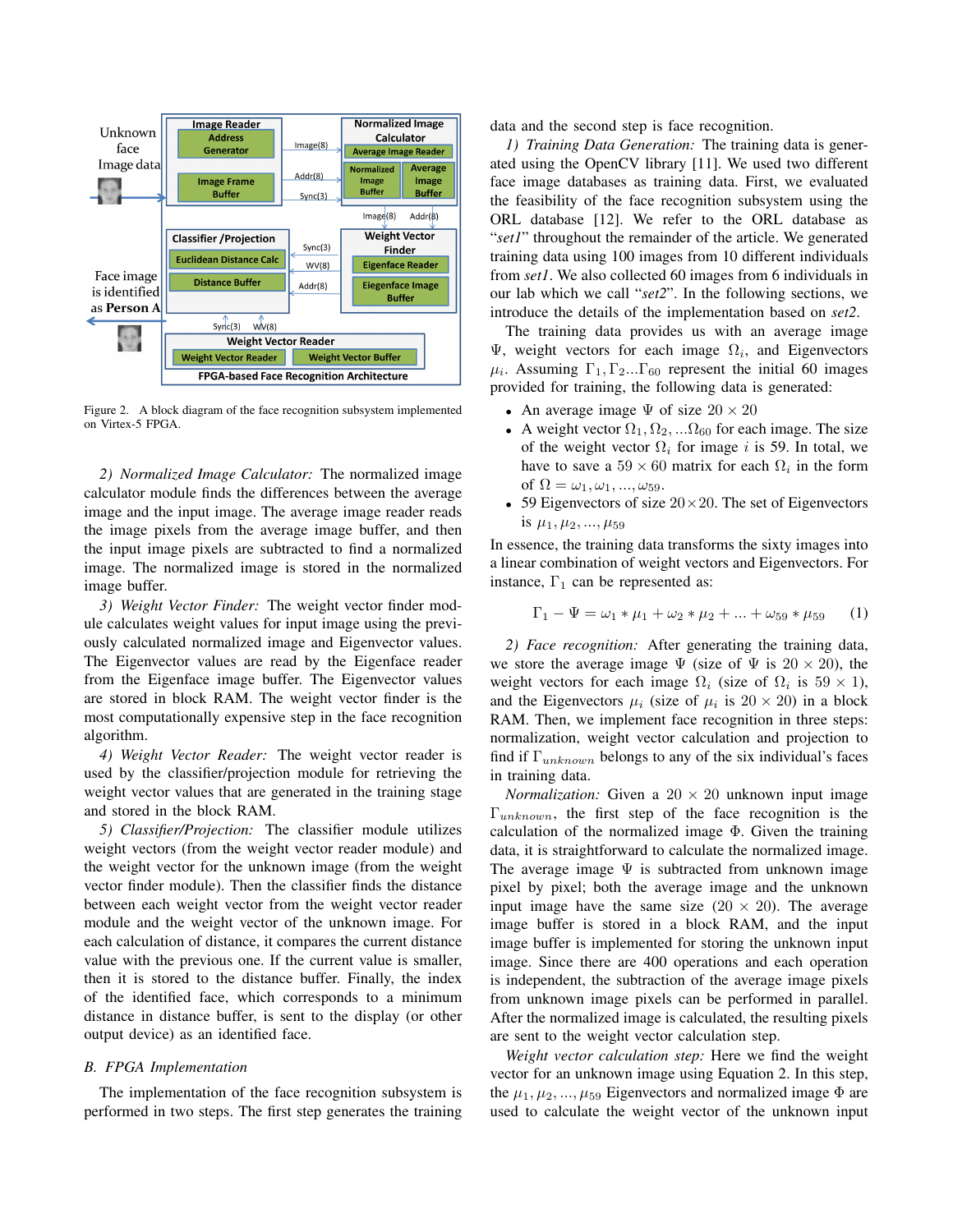image. At this point, the normalized image  $\Psi$  is calculated and stored in a register. Therefore, the calculation of each of the 59 weight vector elements  $\omega_i$  can be parallelized since the Eigenvectors are read from the block RAM independently of each other. The Eigenvector buffer has 23,600 16 bit elements (the 59 Eigenvectors each contain  $20 \times 20 = 400$ 16 bit elements). The normalized image is a  $20 \times 20$  matrix.

$$
\omega_i = \mu_i^T \Phi \tag{2}
$$

where  $i = 1$  to 59.

*Projection step:* The Euclidean distance between the weight vector of the unknown input image and the weight vectors of the trained image are calculated using a nearest neighbor search. There are 60 weight vectors corresponding to each training image each of which containing 59 values. We calculate the Euclidean distances  $d_1, d_2, ..., d_{60}$  between each of the training images and the unknown image using the weight vectors. The weight vectors of the training images are stored in the weight vector buffer in a block RAM. The size of the weight vector buffer is  $59\times 60$ . The Euclidean distance calculation is performed on all 60 weight vectors  $\Omega_i$ . The Euclidean distance calculation are independent operations, and therefore these two operations are performed in parallel. For each calculation of the distance value, we compare the new calculated distance value with the distance value in the distance buffer (old distance value). If the newly calculated value is smaller than the old distance value, we overwrite the newly calculated distance value and index. This process continues 60 times. Finally, the index of smallest value among  $d_1, d_2, ..., d_{60}$  is returned from the distance buffer as the index of the person identified.

#### *C. Experimental Results*

We present experimental results from *set1* and *set2*. Figure 3 shows the performance comparisons between the software and hardware implementations of the face recognition subsystem using 10, 20, 25, 50 and 100 images from *set1*. When using 100 images, the face recognition subsystem achieves an average speed up of 15X over the equivalent software implementation. The software experiment was done on multi-core machine machine with Core2 Duo CPU running at 3.33 GHz with 4 GB RAM.

Figure 4 (a) and (b) shows the latency and the latency cycles respectively for 40, 50 and 60 face images from *set2* with pipelined and non-pipelined implementations. The device utilization summary when using *set2* with pipelined and non-pipelined implementations is also shown in Figure 4 (c) in number of slices, LUTs, RAMs (BRAMs), and DSP48s.

### III. IMPLEMENTATION OF THE COMPLETE FACE RECOGNITION SYSTEM

In this section, we present the downsampling module used to connect the detection and the recognition subsystems. Then we describe the complete face recognition system



Figure 3. Performance comparisons between software and hardware implementations of the face recognition subsystem.



Figure 5. The architecture for the complete face recognition system consisting of the face detection and face recognition subsystems.

which is a combination of all of these subsystems. Figure 5 provides an overview of the architecture for the complete face recognition system.

The downsampling module is notified when a face is detected by the face detection subsystem. After being notified, the downsampling module reads the face image data using the coordinates, width and height given by the face detection subsystem. According to the size of the detected face image data, the downsampling module reduces the detected face to  $20 \times 20$  and sends these 400 pixel values to the face recognition subsystem. The downsampling module resizes each detected face so that they are suitable as input into the face recognition subsystem.

We introduce a factor which is used to calculate how many pixels we should skip in order to downsample a  $x \times x$  image into a  $20 \times 20$  image. The factor depends on the size of detected face. For instance, if the size of the detected face is  $60 \times 60$ , then the factor would be 3. We can find the factor using  $factor = detected\_face\_size/20$ . Finally, when the detected face is appropriately downsampled, the downsampling module checks if the face recognition subsystem is busy. If the face recognition subsystem is available, it reads  $20 \times 20$  image and returns the index of a person which belongs to the detected face. According to the returned